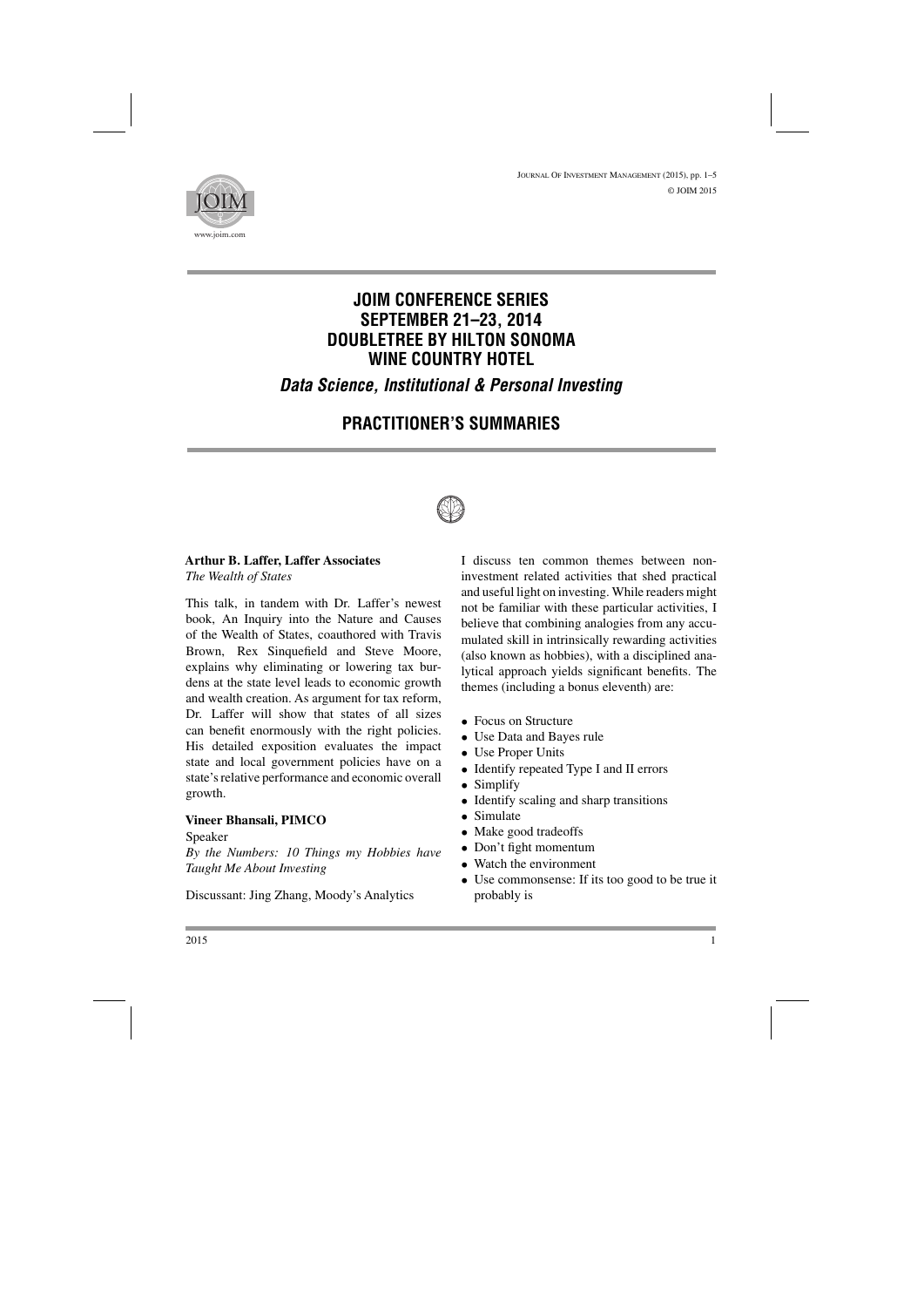### **Vasant Dhar, New York University**

Speaker *Data Science and Prediction*

Discussant: Peter Lee, AlphaSimplex Group, LLC

Data science is the study of the generalizable extraction of knowledge from data. A common epistemic requirement in assessing whether new knowledge is actionable for decision making is its predictive power, not just its ability to explain the past. The heterogeneity and scale of data and diversity of analytical methods require data scientists have an integrated skill set, as well as a deep understanding of the craft of problem formulation and the science required to engineer effective solutions. I discuss the potential and limitations of Data Science in building predictive models in Finance.

## **Mark Kritzman, Windham Capital Management, LLC**

Speaker *The Components of Private Equity Performance: Implications for Portfolio Choice*

### Discussant: Jim Quinn, CalPERS

We use a proprietary database of private equity returns to measure the excess return of private equity relative to public equity covering a period of approximately 17 years. We then partition this excess return into two components: an asset class alpha and an illiquidity premium.

Our empirical analysis offers persuasive evidence that the sector weights of private equity funds do indeed predict the subsequent performance of public equity sectors within both large and small capitalization universes. This means that investors can capture this asset class alpha using sector ETFs to match the sector weights of private equity funds without incurring the encumbrance

of illiquidity. We refer to this strategy as liquid private equity.

We also show how this decomposition of the private equity excess return into an asset class alpha and an illiquidity premium affects the optimal composition of a portfolio. Private equity loses appeal relative to liquid private equity because liquid private equity delivers the asset class alpha without subjecting the investor to illiquidity. And public equity becomes less attractive relative to liquid private equity because it does not offer an asset class alpha. Finally, private equity becomes less attractive relative to all liquid asset classes, because it is now seen to offer a smaller premium to compensate for its illiquidity.

Co-authored with William Kinlaw and Jason Mao

# **David Leinweber, Berkeley National Laboratory**

Speakers *Event Driven Trading and the "New News"*

Discussant: Ronald Kahn, BlackRock

This talk is an update of "**Event Driven Trading and the 'New News'**(Leinweber & Sisk, *Journal of Portfolio Management, Vol. 38, No. 1, 2011*). There are two information revolutions underway in trading and investing. Recent headlines focus on structured quantitative market information at ever higher frequencies. The other technology revolution is driven by qualitative, textual and relationship information. The IBM computer Watson's overwhelming Jeopardy victory demonstrated how good machines can get at this. News analysis is a focus of language technology in finance.

A key finding regarding "basic news", the kind that appears as a story in a newspaper or on a website, is that there is a great deal of truth to the old adage, "buy on the rumor, sell on the news". A earlier study (Tetlock *et al.*, J. Finance 63, 2008)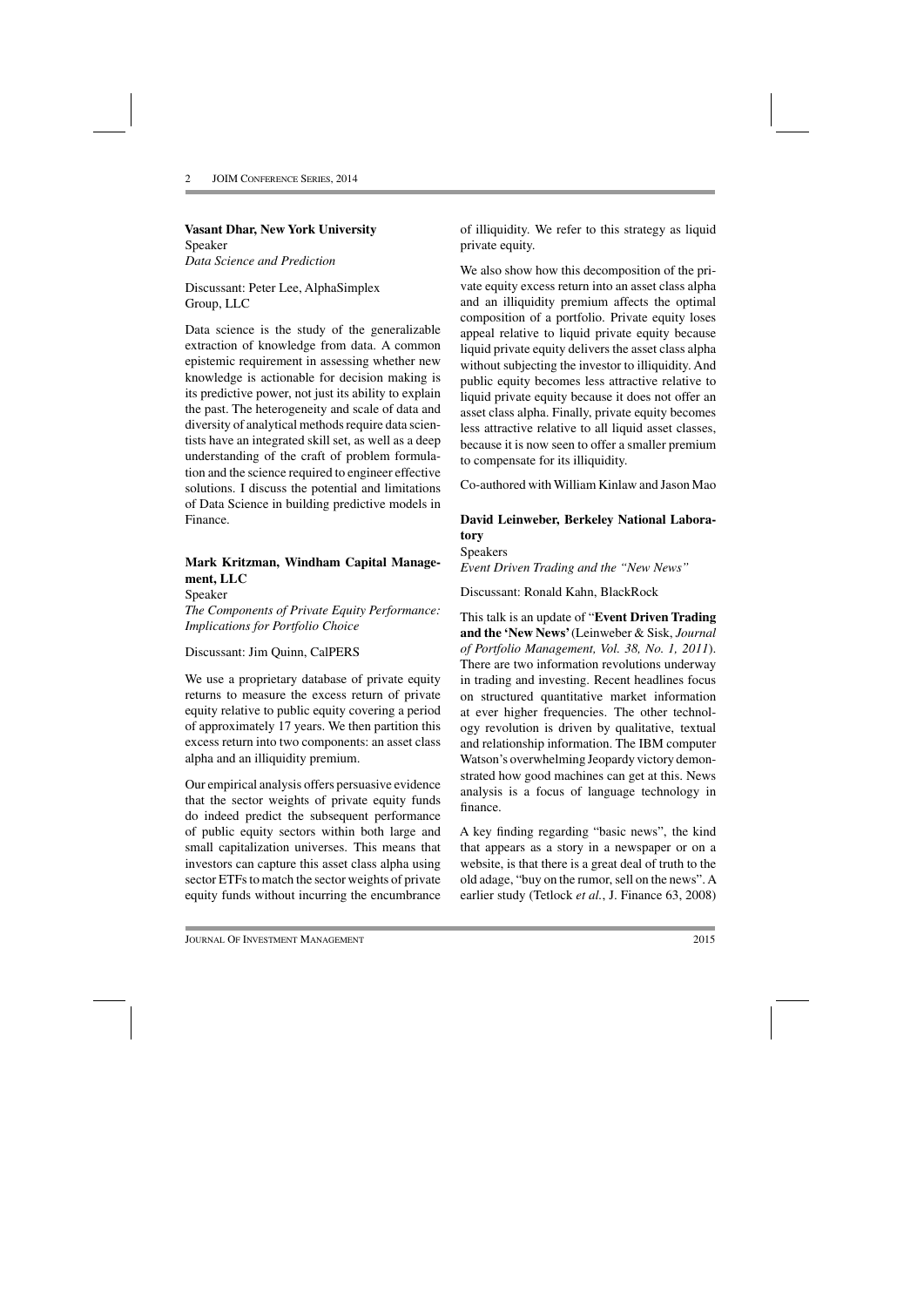of 20 years of news, from 1984–2004, found that textual "sentiment analysis" of news stories did in fact predict with high accuracy that upward stock price movements were associated with positive news, and downward moves with negative news. However, well over 90% of these news related price moves occur *before* the publication of the news. Almost always, someone knows the news before it appears, and that knowledge is impounded in the price.

The 2001 paper referenced in the title found that the same observations were evident in "newer news", well into the modern web era, from 2003– 2008. However, more complex strategies beyond "buy on the good news, sell on the bad" did produce exploitable alpha, up to 10%/year for a period of two years out of the sample. Given the ever-shorter times that technology brings to trading strategies, there is no doubt a race to the bottom in latency, and the remaining alpha in even complex reactive news strategies is reduced, and shared among the fastest participants.

Newer efforts at automated qualitative analysis, go beyond traditional news as a core source. Some use "pre-news" such as legal and regulatory actions that have a slower migration into mainstream news. Others rely on social media, such as twitter and search trends. These tend to have a narrow breadth, focusing on stocks of particular interest to the public.

Perhaps the most promising path to exploitable information is from the revolution in imaging data. The new generation of small earth-looking satellites provides a standardized global set of "big data" that can be analyzed using a mix of human and machine methods. This can illuminate changes in firms' logistics and supply chains; information on commodities in the form of crop yields, mining activity from tailings and traffic, and global shipping activity. This information is just starting to be available. They used standardized methods and are not subject to government "editorializing" or tilts as is the case today. As baselines are established they will be used more extensively in investment management.

### **Tim Loughran, University of Notre Dame** Speaker

*Measuring Readability in Financial Disclosures*

Discussant: Tal Sansani, American Century Investments

Defining and measuring readability in the context of financial disclosures becomes important with the increasing use of textual analysis and the SEC's plain English initiative. We propose defining readability as the effective communication of valuation-relevant information. The Fog Index—the most commonly applied readability measure—is shown to be poorly specified in financial applications.

The Fog Index indicates that an increase in the number of complex words (more than two syllables) decreases readability, with this factor accounting for half of the measure's inputs. Business text, however, commonly contains multi-syllable words used to describe operations. Words like *corporation, company, agreement, management*, and *operations* are predominant complex words occurring in annual reports, yet are presumably easy for investors to comprehend.

As a measure of readability in financial disclosures, we recommend that researchers use the file size of the "complete submission text file" available on the SEC's EDGAR website. In sum, a simple measure like annual report file size appears to better capture how effectively managers communicate valuation-relevant information to investors as measured by subsequent stock return volatility, earnings surprises, and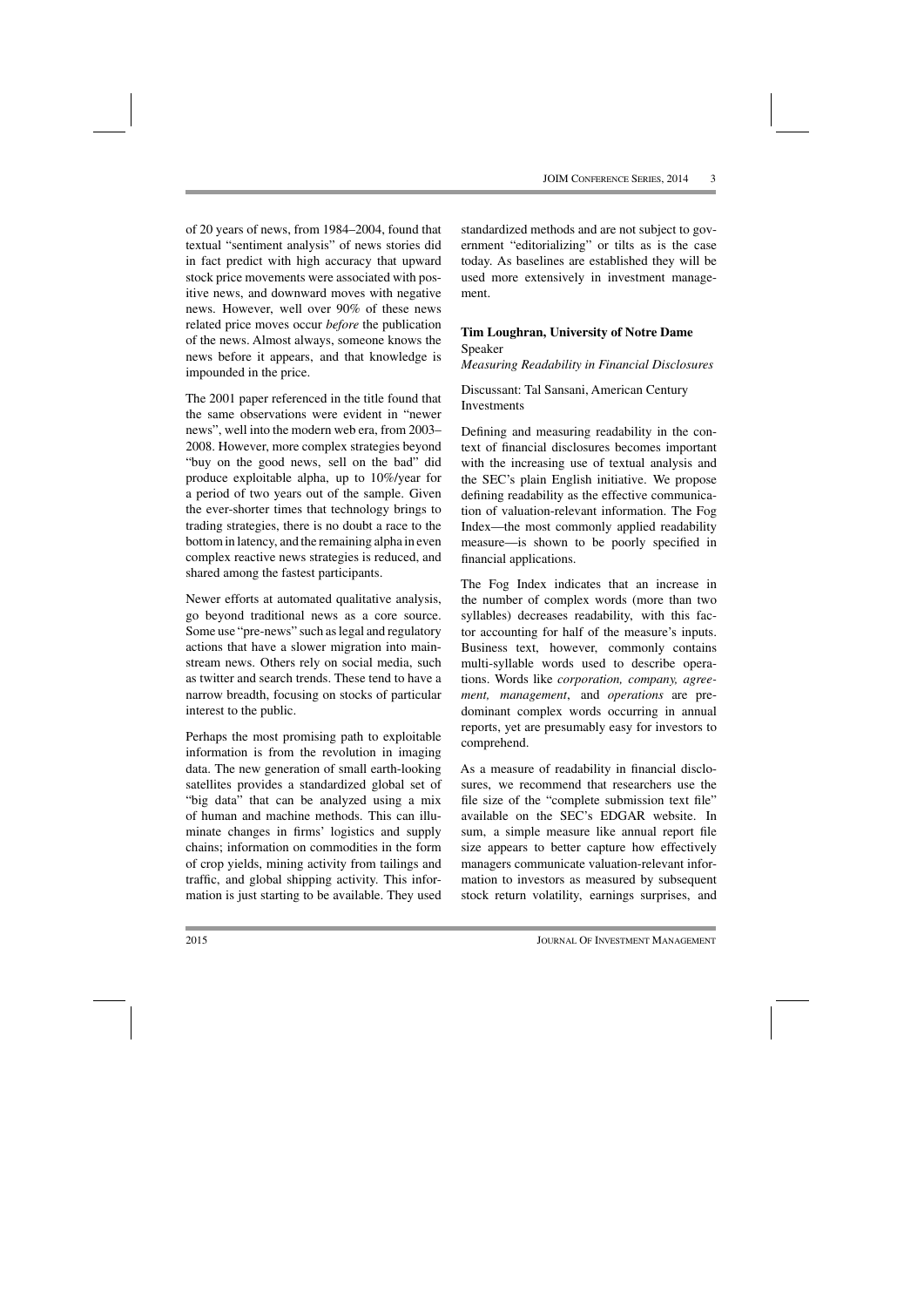analyst dispersion than a traditional readability measure like the Fog Index.

co-authored with Bill McDonald

Journal of Finance, Volume 69, Issue 4 (Aug 2014), 1643–1671.

#### **Ananth Madhavan, BlackRock, Inc.**

Speaker *Understanding ETF Price Dynamics*

#### Discussant: Kenneth Blay, 1<sup>st</sup> Global

Exchange traded funds (ETFs) have grown substantially in size, diversity and market significance in recent years leading to increased attention by investors, regulators and academics. While the benefits of ETFs in terms of offering a large diversity of exposures at low cost are now well understood, concerns about the pricing and trading of these investment vehicles have also been voiced. Common themes include the transmission of liquidity shocks via arbitrage, excess volatility, and economically significant premiums/discounts, particularly in times of market stress. In particular, premiums and discounts in ETFs are a persistent source of questions because there is no such analogue for an open-ended mutual fund. Specifically, why do ETFs trade at premiums or discounts? How should investors incorporate these into their investment decisions? How do pricing errors get corrected and how quickly does this take place?

Our research develops a model of ETF price dynamics based on the arbitrage mechanism unique to ETFs. The model yields a natural metric for the speed with which arbitragers act to correct deviations between the ETF's price and intrinsic value. Using a state-space representation, we show how to decompose the ETF's price premium to its Net Asset Value (NAV) into price discovery and transitory liquidity components. We use this decomposition to generate a measure

of price discovery. We then estimate the model individually for all 947 US-domiciled ETFs in the period 2005–2014 with a full year of trading history. We find that arbitrage speed varies widely across funds and exposures, and is systematically related to cross-sectional measures of liquidity. We provide an illustration of a bond ETF during the financial crisis of 2008 to highlight how apparently dramatic discounts really reflected price discovery when the underlying basket was illiquid in the extreme. The decomposition of the premium into its components is important because investors may avoid buying at a premium or selling at a discount when in effect the price of the ETF has moved to capture changes in unobserved value. It also highlights the point that seeming tracking error of an ETF is not "mispricing" but often, especially in times of market stress, a reflection of price discovery by the more liquid instrument.

### **Jose Menchero, MSCI**

*Efficiently Combining Multiple Sources of Alpha* Speaker

Discussant: Margaret Stummp, Quantitative Management Associates

The starting point in active management is to identify the sources of alpha for the portfolio. However, even a high quality alpha signal may result in mediocre risk-adjusted performance if not properly implemented. We begin our study by investigating and comparing various portfolio construction techniques for capturing a single source of alpha. The most efficient of these portfolios is given by the minimum-volatility factor portfolio. This portfolio is formed by mean-variance optimization and has the highest expected return per unit of risk.

While the solution of the minimum-volatility factor portfolio has been known for some time, many practitioners regard the resulting portfolios with